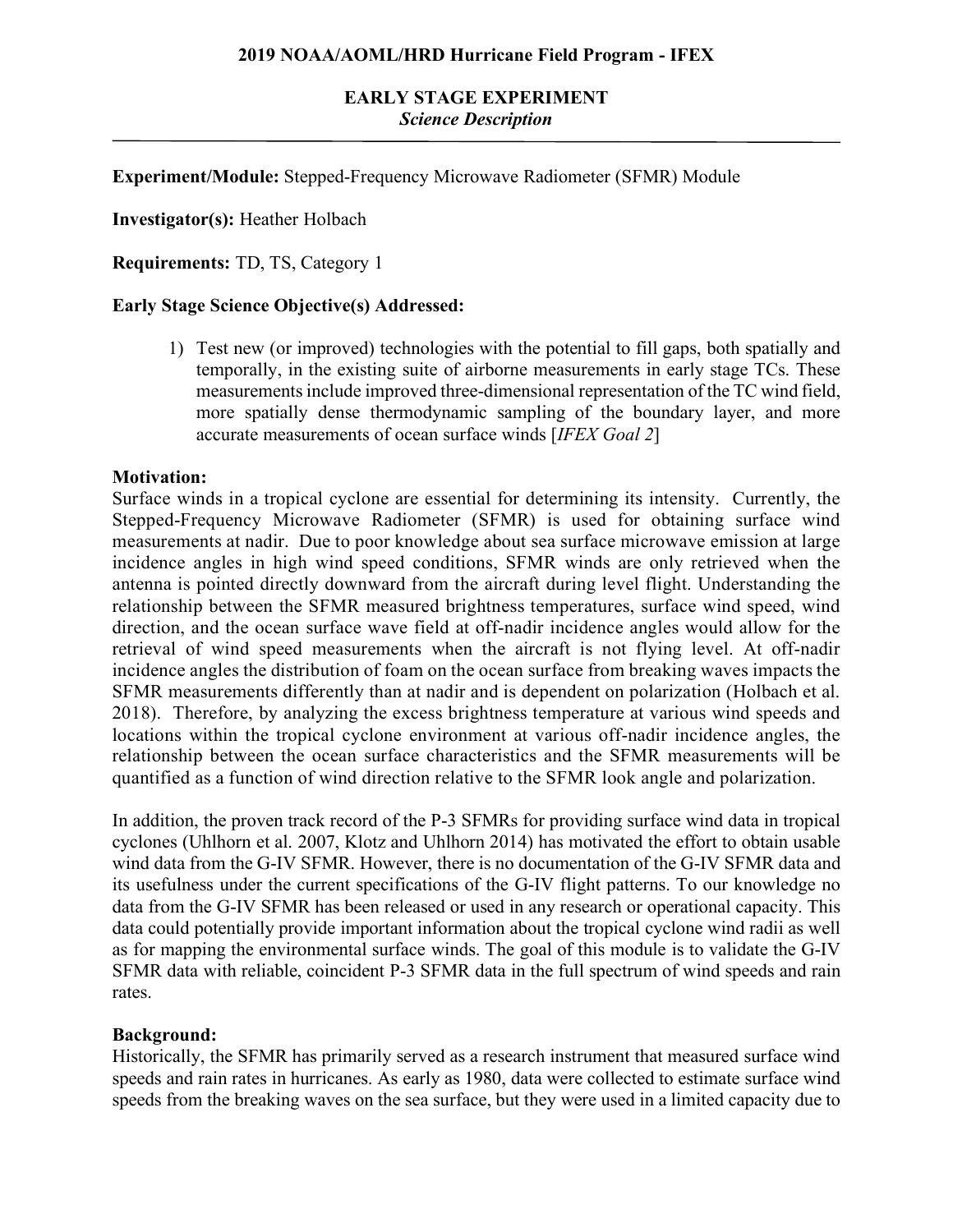# **EARLY STAGE EXPERIMENT** *Science Description*

various errors. Beginning in 1998-1999, SFMR data were regularly collected on the P-3 aircraft with reasonable estimates of wind speeds, but an algorithm upgrade in the mid-2000s significantly improved the data. The SFMR still struggled at the low wind regime and within rainy conditions, which prompted a second algorithm update that became operational in 2015.

Currently, if the aircraft pitch or roll angle exceeds a threshold of  $\pm$  5°, wind speeds and rain rate are not reported for the SFMR. These thresholds result in wind speeds not being provided when the aircraft turns or if the aircraft exceeds the pitch threshold, for example, while flying a constant pressure surface through the eyewall where the highest wind speeds are usually measured. By improving our understanding of the physics of the air-sea interaction between the wind and sea surface in the extreme environment of tropical cyclones, it will be possible to develop corrections for the SFMR algorithm to obtain wind speed measurements when the aircraft is not flying level.

An SFMR was also installed on the G-IV, but it has several additional factors with which to contend. Because of the aircraft altitude, the footprint size is ~4 times larger than the SFMR on the P-3. The SFMR on the P-3 was designed to only interpret rain below the melting level because the P-3 normally operates at those altitudes. The G-IV must not only interpret rain, but also ice particles in the column between the flight-level and melting level. The combined factors call into question the G-IV SFMR ability to produce reasonable wind speeds (and rain rates) along the flight track.

A third SFMR (upward looking) was installed on the P-3, NOAA42, to take measurements of the air column above the aircraft. This data has not been used in any research or operational capacity either, but could prove very useful for the G-IV SFMR validation. Figure 1 provides a schematic of the footprint size and coverage for the three SFMR instruments based on standard flight altitudes of 42,000 ft and 10,000 ft for the G-IV and P-3, respectively. Note that this schematic is not to scale.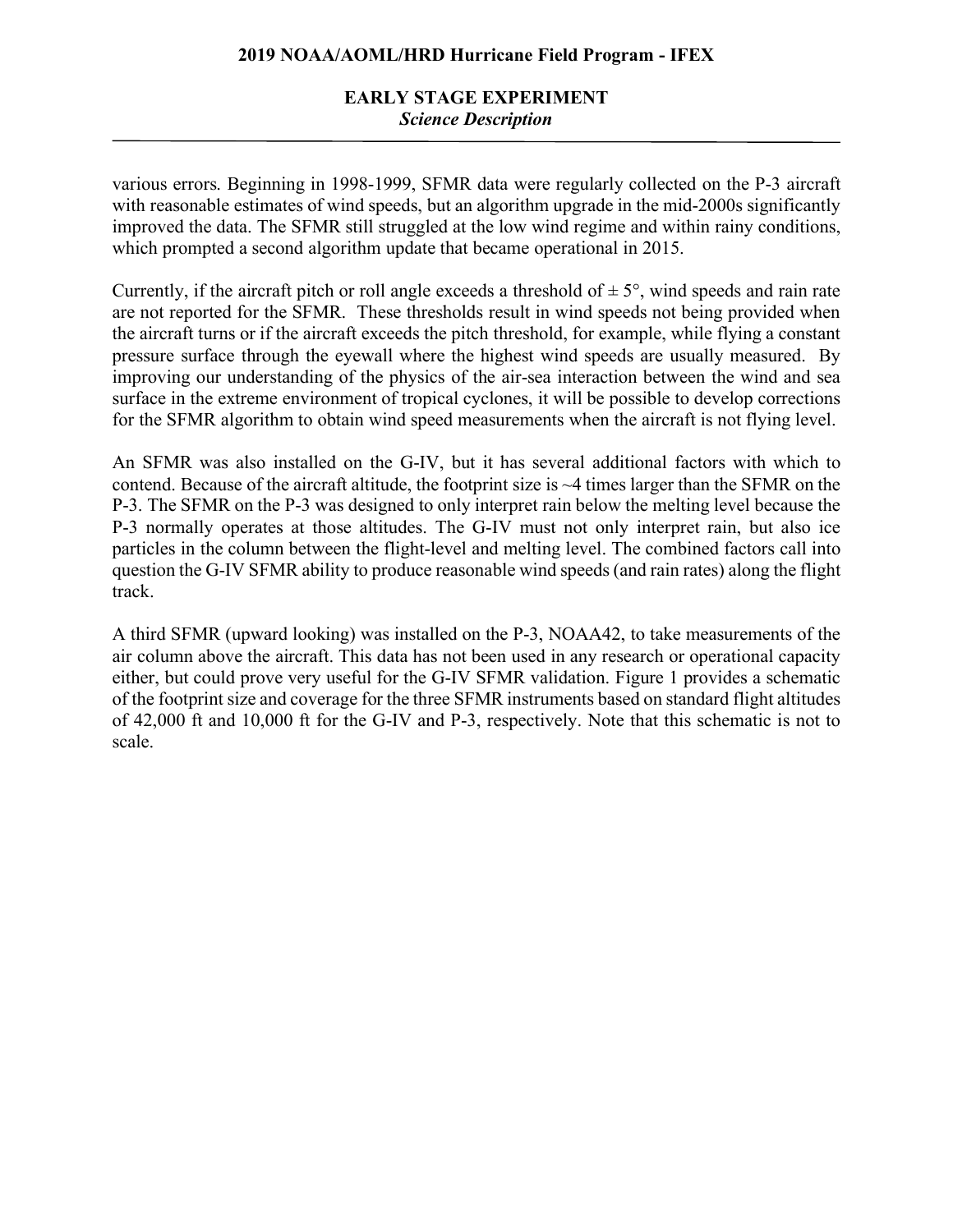## **EARLY STAGE EXPERIMENT** *Science Description*



*Figure 1. A schematic figure of the footprint coverage for the various SFMR instruments is provided. Also indicated are the normal operating altitudes of each aircraft. This schematic is not to scale.*

# **Hypotheses:**

- 1. Collecting high-incidence angle SFMR data will allow for quantification of the changes in the SFMR brightness temperature at off-nadir incidence angles that are related to the wind direction relative to the SFMR look angle and polarization.
- 2. Comparison of coincident G-IV and P-3 SFMR data will necessitate modifications to the G-IV SFMR processing and/or algorithm to account for the additional impacts on the received signal. It is expected that if the G-IV uses the P-3 processing algorithm, there will be noticeable deficiencies in the returned values.

# **Aircraft Pattern/Module Descriptions (see** *Flight Pattern* **document for more detailed information):**

For the SFMR high-incidence angle module, preferably, two down-looking SFMRs should be mounted on the P-3 aircraft. The operational wing-pod mounted SFMR should be operating as usual. A second SFMR is to be mounted parallel to the latitudinal axis of the airframe (rotated 90° from the operational position).

When the aircraft rolls, the operational SFMR will be collecting off-nadir data at H-pol and the second SFMR will be collecting off-nadir data at V-pol, simulating the data that the SFMR would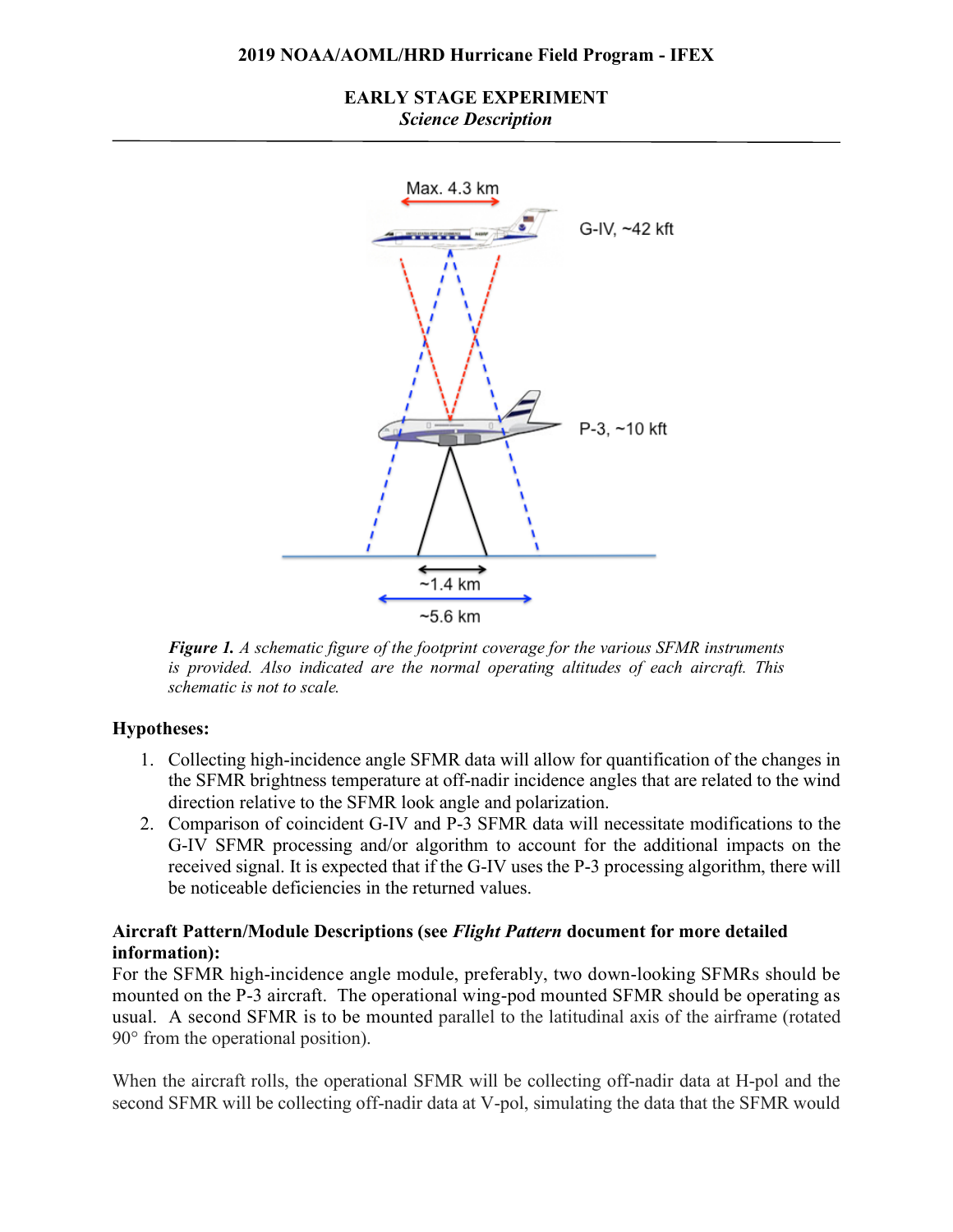# **EARLY STAGE EXPERIMENT** *Science Description*

collect when the aircraft pitches. The high-incidence angle modules can be flown during any mission with any flight pattern and are designed to obtain SFMR measurements in various locations of the tropical cyclone environment at several different wind speeds during constant banked aircraft turns at several different roll angles, specified below. A full pattern for each module consists of three complete circles for each specified roll angle. It is important to maintain as constant of a roll angle, pitch angle, and altitude as possible. A dropsonde and AXBT pair should be released at the beginning of the pattern. The wide swath radar altimeter (WSRA), if available, should also be obtaining measurements during the pattern for analysis of the ocean surface characteristics. The wave spectra obtained by the WSRA will allow for a more accurate investigation of the sensitivity of the SFMR to the surface wave characteristics. It is ideal to fly these modules in rain-free areas as to reduce the impact of the atmospheric emission on the SFMR measurements and to obtain measurements in regions of moderate to heavy precipitation, as deemed safe by the aircraft pilots, in order to understand the impact of varying the path length of the precipitation.

# Module Options:

- 1. Zero wind, high incidence angle response<br>
This module is designed to determine
	- This module is designed to determine the antenna pattern corrections and possible impacts of sun glint
	- § Fly circles at roll angles of 15, 30, 45, and 60 degrees
- 2. Moderate wind response  $(\sim 15 \text{ m s}^{-1}, 30 \text{ kts})$ 
	- This module is designed to understand the mixed "phase" (i.e., foam vs roughness contributions to brightness temperature)
	- Fly circles at roll angles of 15, 30, and 45 degrees
- 3. Moderate winds  $(-15 \text{ m s}^{-1}, 30 \text{ kts})$  and substantial swell or varying fetch length response
	- This module is designed to determine the sensitivity to stress
	- This can be performed on the way to the storm or in different sectors of the storm
	- Fly circles at roll angles of 15, 30, and 45 degrees
- 4. Strong wind response  $($ >30 m s<sup>-1</sup>, 60 kts)
	- This module should be flown in multiple storm quadrants (motion relative)
	- Fly circles at roll angles of 15, 30, and 45 degrees

Thus far, measurements have been obtained in all storm-relative quadrants (Figure 2). However, there is a lack of observation in the rear storm-relative quadrants. To develop a more complete composite picture, *we are particularly interested in obtaining measurements in the rear quadrants* of storms (motion relative) this season. We would also like to focus on regions with wind speeds greater than  $20 \text{ m s}^{-1}$  and regions of stratiform precipitation.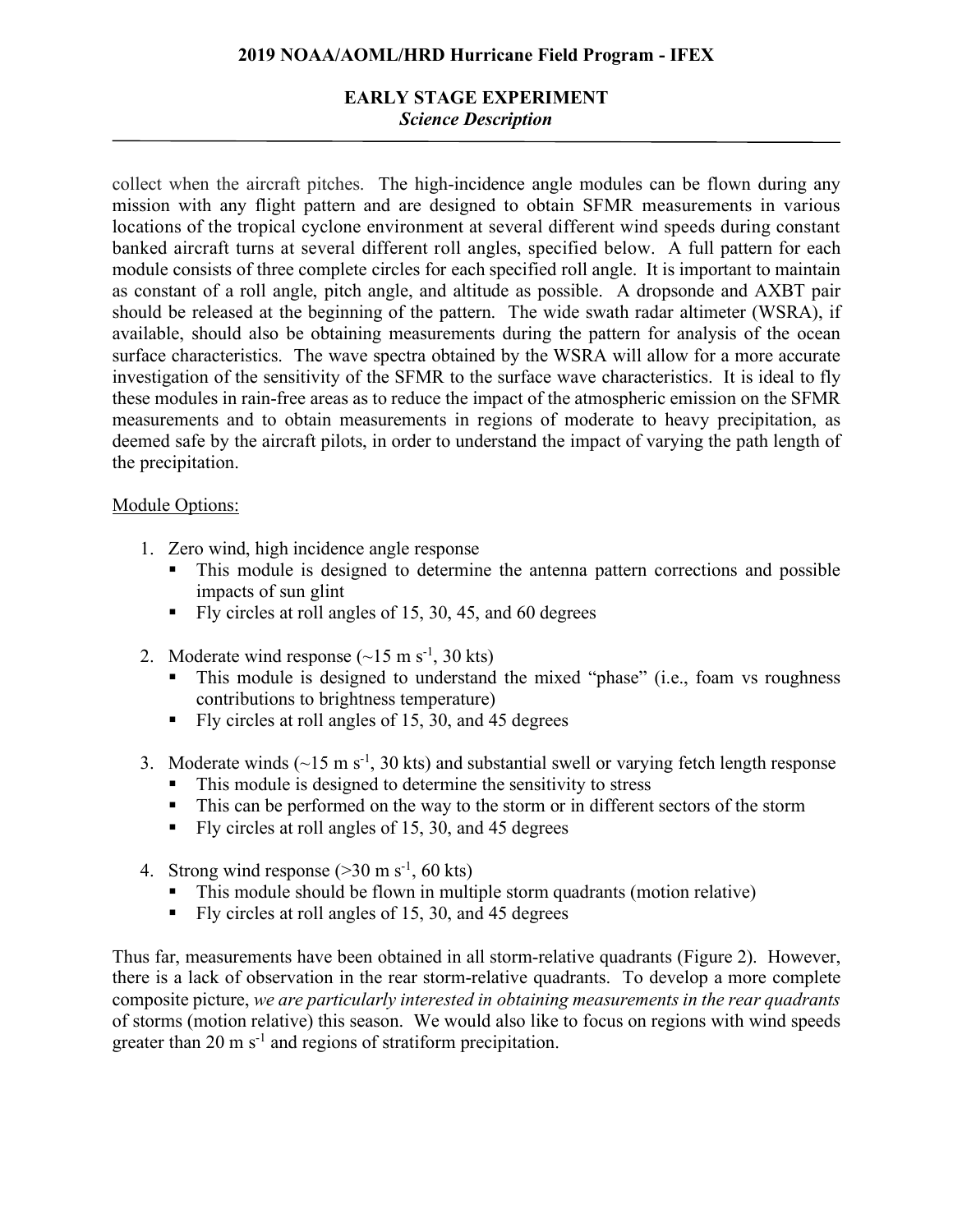## **EARLY STAGE EXPERIMENT** *Science Description*



*Figure 2: Storm-relative locations of high-incidence angle SFMR observations obtained in previous seasons.*

The premise behind the G-IV SFMR validation module is fairly simple: coordinate small sections of overlapping flight tracks between the G-IV and P-3. It is expected that this module should fit into a larger experiment so as not to interrupt the overall goals of said mission. Because the G-IV and P-3 often fly very different patterns, the best way to have the aircraft overlap is using the circumnavigation pattern (see flight pattern document). This flight option would coordinate along the inner circumnavigation (G-IV), targeting an area that is experiencing intermittent but occasionally moderate to heavy rain. This flight strategy allows for comparison of similar strength wind speeds (consistent radius) with a large variety of rain rates. If the G-IV can fly a radial pass in conjunction with the P-3 (maybe possible for a tropical storm or weak hurricane), this would allow evaluation over a variety of wind speeds and rain rates. A third option would be to complete this module on a downwind leg of a P-3 standard in-storm pattern.

The two aircraft operate at different air speeds ( $\sim$ 325 kt for the P-3 and  $\sim$ 440 kt for the G-IV), which limits the amount of time the aircraft will have reasonable coverage over the same portion of the ocean surface. Therefore, this module needs to be operated from the perspective of a preselected meeting point or midpoint of the pattern, which ensures both SFMR are observing the same portion of the ocean. The aircraft should be flying along the same heading during this coordinated overlap. For about 3-4 minutes prior to and after this midpoint, the two SFMR will have varying overlap in their footprints with the least overlap at the beginning and end of the module. A reasonable estimate of the duration of this module is ~8 minutes. Figure 3 is a schematic of the footprint coverage as a function of time within the module centered on the preselected midpoint. As confirmation of the wind speeds observed at the midpoint, a dropsonde should be launched from the P-3.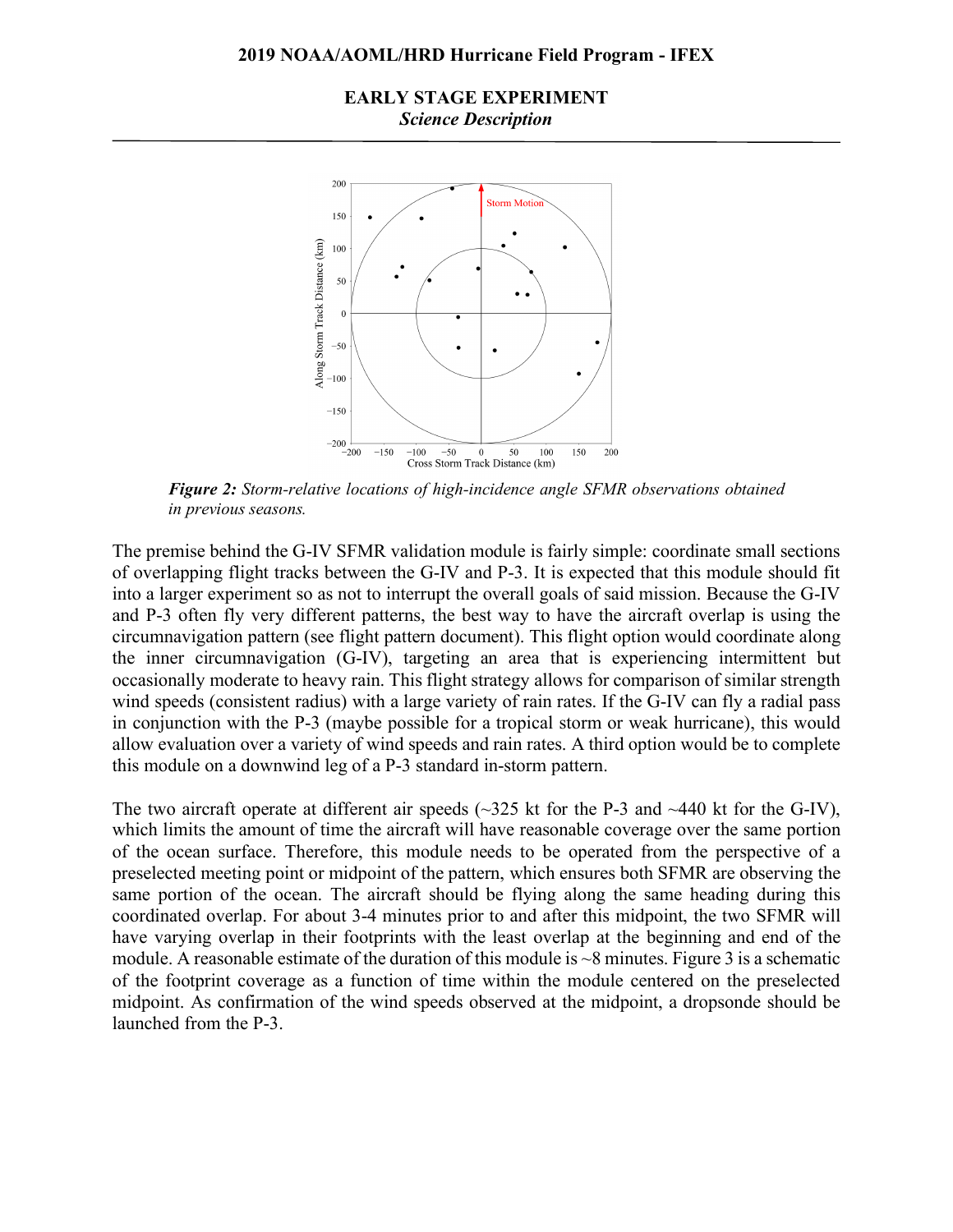**EARLY STAGE EXPERIMENT** *Science Description*



*Figure 3. A schematic diagram of the flight path of the G-IV and P-3 aircraft during the module is provided. The red and blue circles indicate the P-3 and G-IV SFMR footprint size, respectively. The timing between successive locations in the figure is ~2 minutes with the distance covered by each aircraft noted. This figure is not to scale as the footprint size is emphasized for visibility.*

**Links to Other Early Stage Experiments/Modules**: The SFMR Module can be flown in conjunction with the following *Early Stage* experiments: AIPEX, TDR Experiment, Synoptic Flow Experiment, and NESDIS JPSS Satellite Validation Experiment.

**Analysis Strategy:** The SFMR high-incidence angle data from these flights will be analyzed to quantify the double harmonic oscillation that is evident in high-incidence angle SFMR data collected during previous seasons (Holbach et al. 2018). The WSRA data will then be used to analyze the differences in the ocean surface characteristics to reveal any possible relationships between the double harmonic oscillation found in the SFMR measurements and the ocean surface characteristics. The surface wind direction from the dropsondes will be used to compute the relative look angle of the SFMR to the surface wind direction. Wind speed from the dropsondes will be used to quantify the differences in the SFMR brightness temperatures expected at nadir with the high-incidence angle measurements. SST from the AXBTs will be used as input to the brightness temperature algorithm.

Data that are collected during the G-IV validation module will first be post-processed and qualitycontrolled. The two downward looking SFMR will be compared and statistically evaluated depending on the overlapping footprint coverage and distance from the midpoint. From this perspective, differences can be determined based on coverage, wind speed, and rain rate. A surface-adjusted wind speed from the dropsonde will serve as the truth to validate both SFMR. A determination of the additional impacts of the air column above the P-3 on the G-IV SFMR results could prompt further investigation into changes for the G-IV processing or algorithm. Comparison of the upward looking P-3 SFMR will serve as an independent measure of the above aircraft air column and will help confirm any impacts the G-IV SFMR encounters.